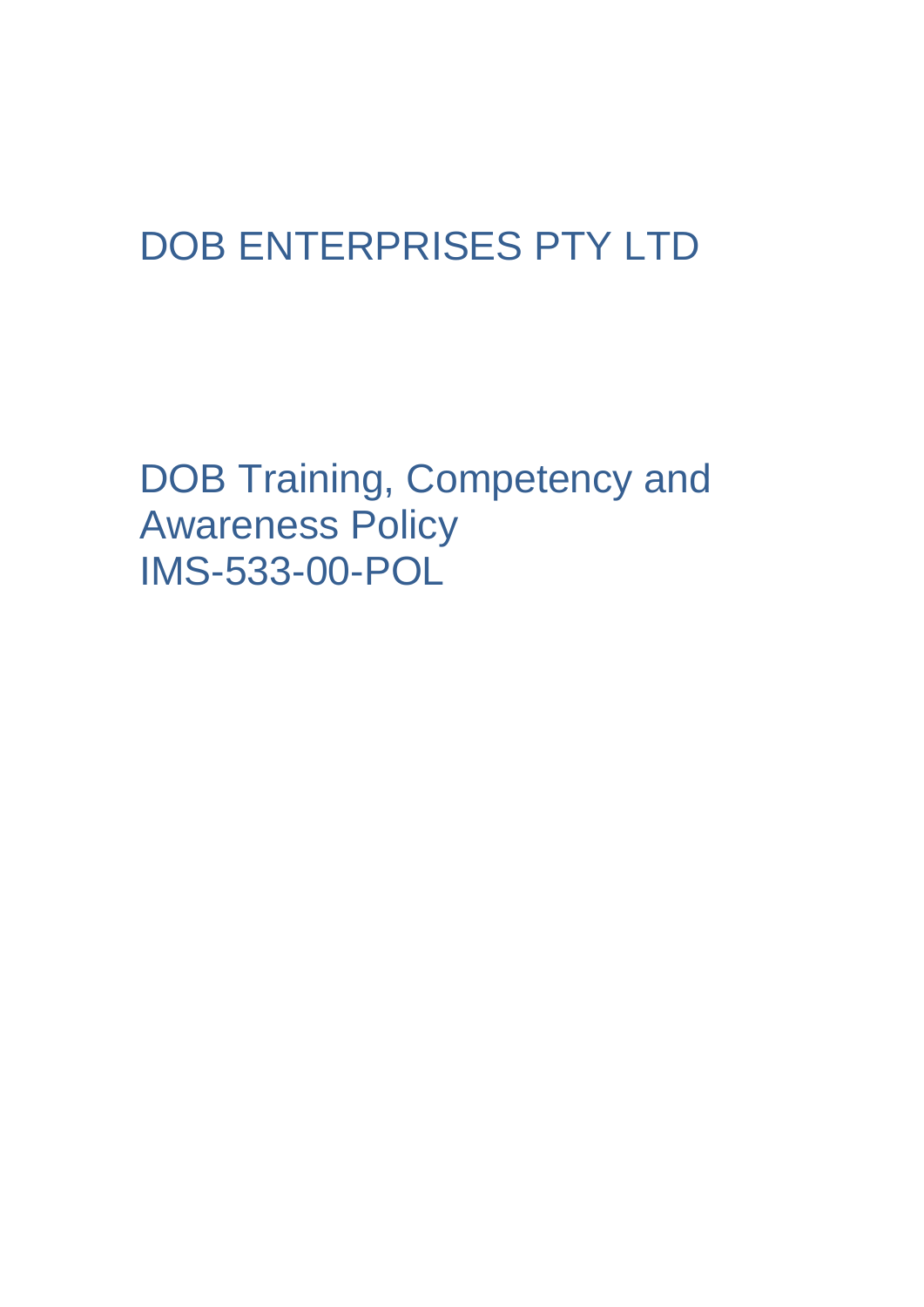## **Revision History**

| <b>Date</b> | <b>Rev</b>     | <b>Modified</b><br><b>By</b> | <b>Changes Made,</b><br><b>Review History</b> | <b>Reviewed</b><br>by | <b>Approved</b><br>by |
|-------------|----------------|------------------------------|-----------------------------------------------|-----------------------|-----------------------|
| 19.02.19    | $\overline{0}$ | Sunette<br>Opperman          | Creation                                      | <b>S</b> Rupert       | <b>S</b> Rupert       |
|             |                |                              |                                               |                       |                       |
|             |                |                              |                                               |                       |                       |
|             |                |                              |                                               |                       |                       |
|             |                |                              |                                               |                       |                       |
|             |                |                              |                                               |                       |                       |
|             |                |                              |                                               |                       |                       |
|             |                |                              |                                               |                       |                       |
|             |                |                              |                                               |                       |                       |

| mbc <sup>-</sup><br><b>Ichour hire</b><br>mbc <sup>-</sup><br>mbc<br>m <sub>tc</sub><br>sursing agency | DOB ENTERPRISES PTY LTD<br>ABN 20112 866001                                                   | Revision    | 0               | Date | 19.02.19 |  |  |
|--------------------------------------------------------------------------------------------------------|-----------------------------------------------------------------------------------------------|-------------|-----------------|------|----------|--|--|
|                                                                                                        | Level 1 49 Horton Street<br>Port Macquarie NSW 2444<br>Ph: 1 300 854 622<br>Fax: 02 6583 8468 | Document No | IMS -533-00-POL | Page |          |  |  |
| Page 2 of 3<br>UNCONTROLLED WHEN PRINTED OR DOWNLOADED                                                 |                                                                                               |             |                 |      |          |  |  |